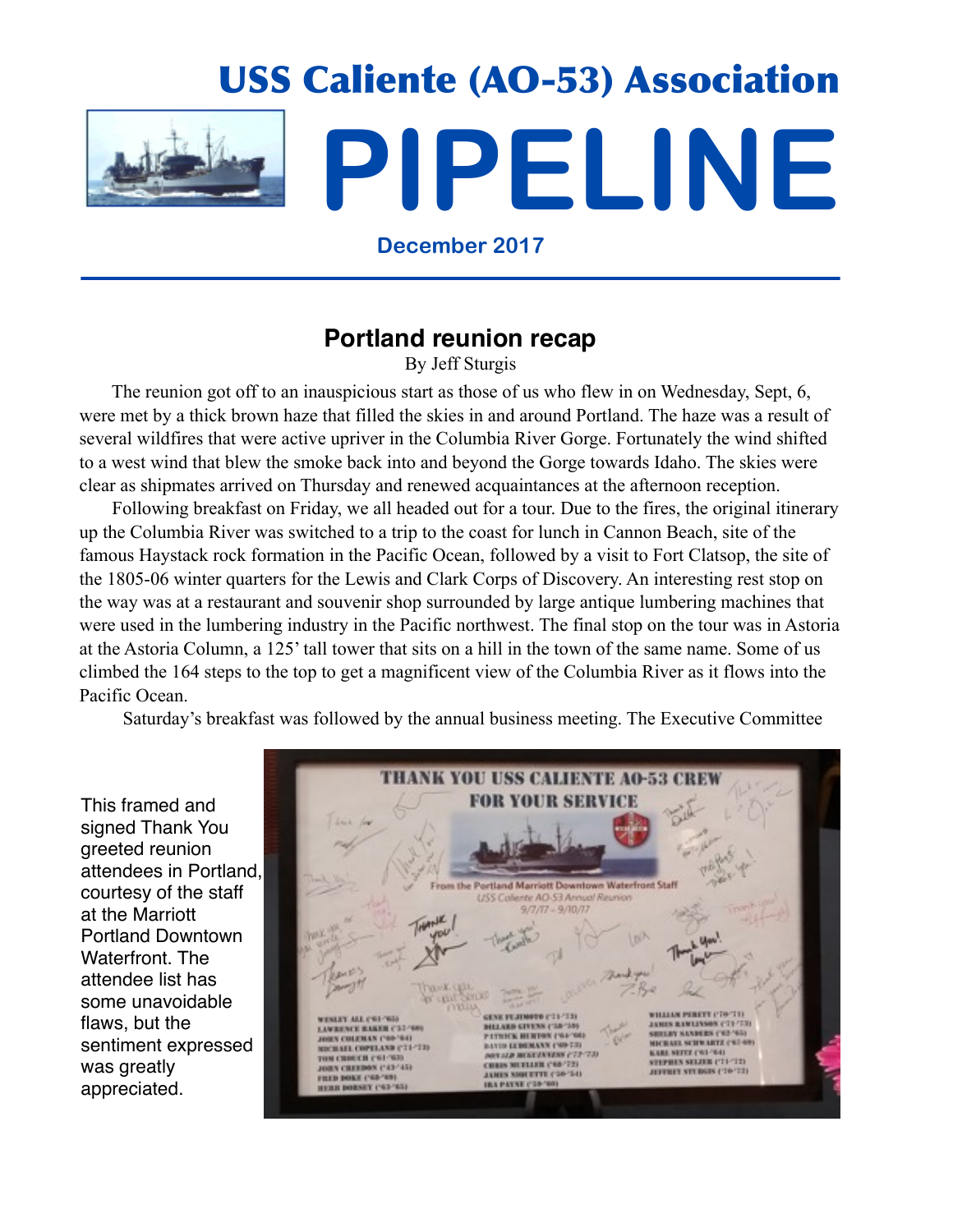of Mike Copeland, Dave Ludemann, Greg Perett, Tom Rawlinson and Steve Selzer were recognized for their service. After his financial report, Treasurer Pat Hurton was also lauded for his dedication to the association. After a spirited discussion, St. Louis was selected as the destination for the September 2018 reunion.

 The rest of the day on Saturday was free time for attendees to visit the Portland attractions of their choice. Notable during the weekend was the Portland Dragon Boat Festival that took place on the Willamette River from the park located right across the street from our hotel. Tents for participants and vendors covered the park with a large crowd of spectators and participants at the races. Sixty-six dragon boats each with 20 paddlers, a drummer keeping the beat and a person on the tiller raced in groups of four for championships in mens, women and mixed categories.

 Also, about two blocks from the festival, some of us ran into competing Alt-right and Antifa demonstrations that started at the waterfront and then moved downtown. My wife and I were caught between the two groups as a strong police presence, with some in riot gear, did a great job keeping the antagonists apart and kept the demonstrations from breaking out into violence. It was an exciting afternoon!

 Of course, the culmination of the weekend occurred on Saturday night at our annual banquet. Fifty-three people attended the banquet with great food provided by the Marriott staff and music by the Jazz Interlude, an outstanding jazz trio. The banquet started off with the moving Two Bell ceremony that recognized all the members of our association who have passed away during the past year. As the names were read off, two bells were rung for each individual as the *Navy Hymn* was played in the background. The ceremony ended as the plaintive sound of *Taps* sounded.

 As usual, the JG's, consisting of Greg Perett and Jeff Sturgis, offered several songs for everyone's entertainment. The highlight of the evening was a

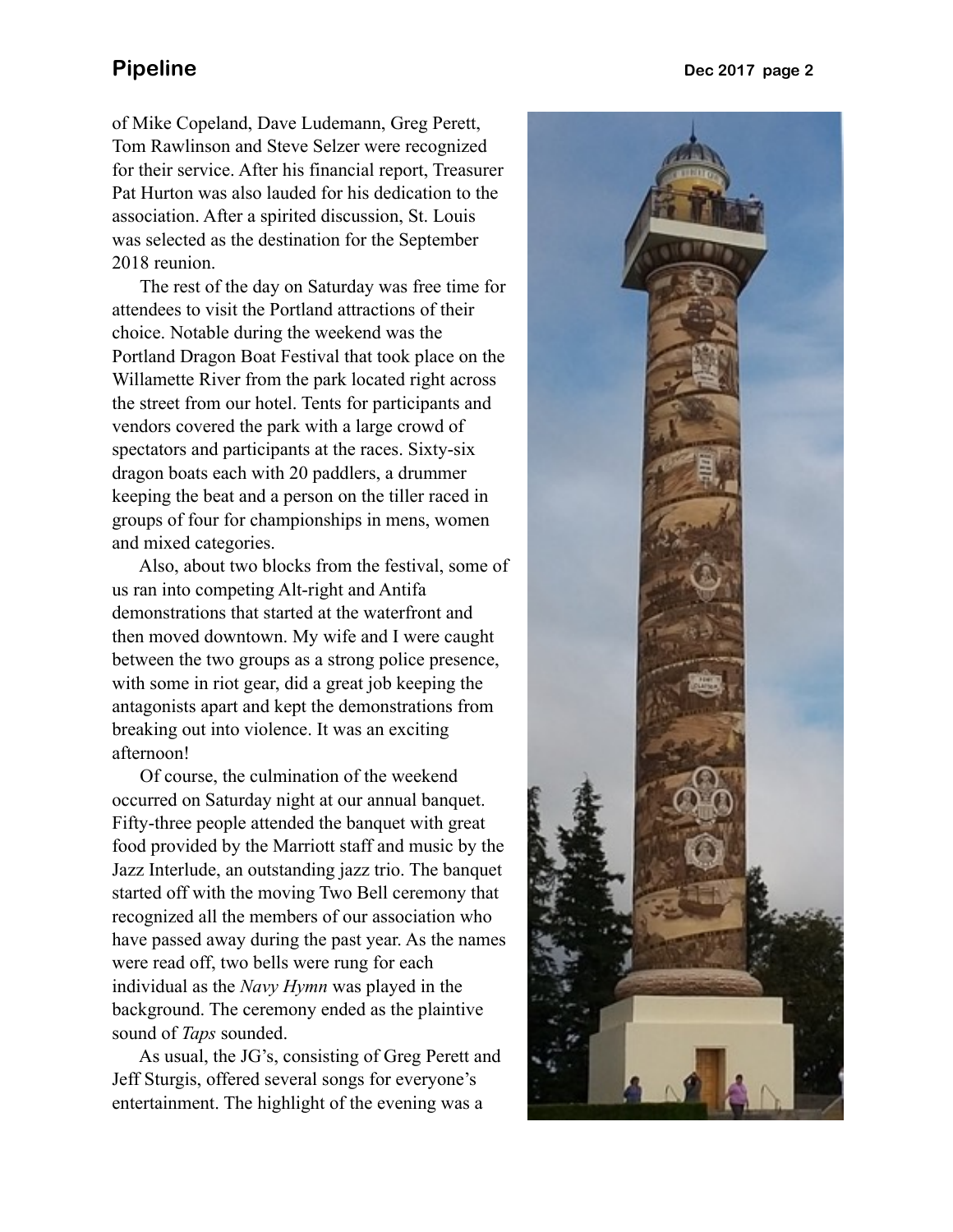salute to John Creedon, one of the founders of the association, and the lone WWII veteran in attendance. All the shipmates formed two lines and offered a hand salute as John and his family left at the end of the evening to the strains of *Anchors Aweigh.* It was a moving tribute to an outstanding veteran who is loved by all.

 friendships were renewed and new ones made as the sea stories flew as thick as ever. There were Sunday morning brought the final breakfast and fond farewells as most of the attendees prepared to leave for home. All in all, it was a wonderful reunion with some great memories. Old also several albums, pictures and cruise books to spark more memories. Notable was the attendance of many spouses and a few children and even grandchildren of shipmates. As they left, many promised to do their best to attend the next reunion in St Louis in hopes of continuing the legacy of our ship, the USS Caliente.

# **Dues reminder**

 It's been a while since we reminded shipmates about our voluntary dues. While our budget isn't large, we do have some expenses. It costs a little over \$300.00 for each issue of the Pipeline to be sent out. While many of us receive our copy of the Pipeline by email, there are still many for whom we have no email address and to whom it is mailed. We are proud of the Pipeline which goes out four times a year and of the great work of Karl Seitz who volunteers his time to



USS Caliente Association Chairman: Jeff Sturgis Executive Committee: Mike Copeland, Dave Ludemann, Greg Perett ,Tom Rawlinson and Steve Selzer Treasurer: Pat Hurton Pipeline Editor: Karl Seitz



 The Pipeline is the official quarterly newsletter of the USS Caliente Association. It is a place to share your memories and pictures. Please send them via e-mail to seitzao53@gmail.com or by regular mail to Karl Seitz, 1212 30th St. South, Birmingham, AL 35205-1910.

 Association dues are \$10 per year due Jan. 1, payable by Jan. 15. Checks should be made out to The USS Caliente Association and mailed to treasurer Pat Hurton, 156 Greenfield Drive, Chico, CA 95973-0185.

 Chairman Jeff Sturgis can be reached via email at jandssturgis@roadrunner.com or by mail at 84 Old Woodman Hill Rd, Minot, ME 04258

Masthead picture of USS Caliente (AO-53) used with permission of Dan Davis.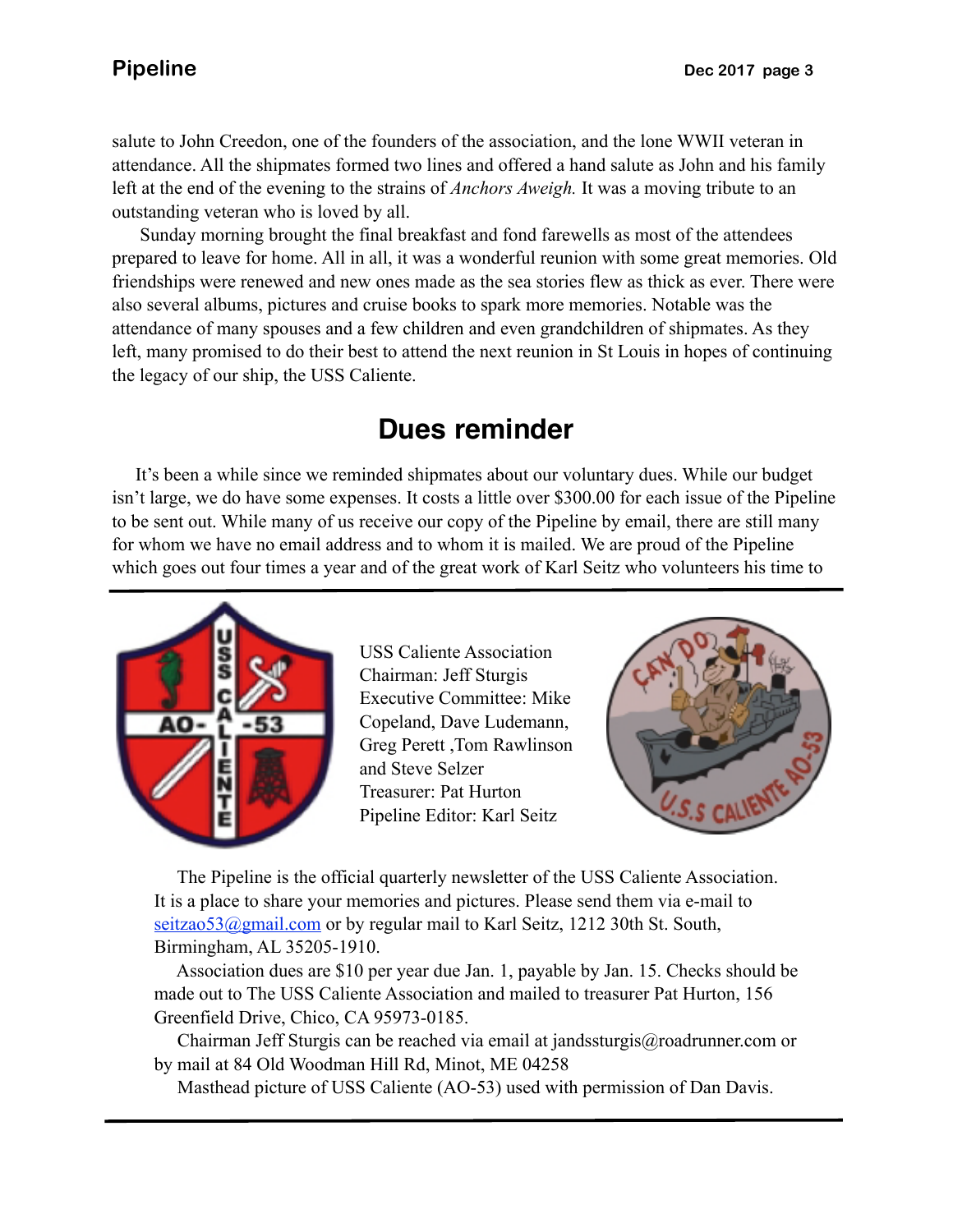put out each edition. There are also expenses incurred for maintaining our website. Pat Hurton is responsible for that as well as our Facebook page. Pat also does a great job acting as the treasurer and writing the checks for association expenses.

 In addition to these minimal expenses, it's nice to have a little cushion in case we slip over budget at one of our reunions. As we all get older and our members pass away, the attendance and our financial margin at the reunions dwindles. We do our best to keep the registration fee as low and affordable as possible while still covering our expenses. Reunion hotel arrangements are made about 10 months in advance. A deposit is required when the contract with the hotel is signed, usually before Jan. 1. These arrangements are made with the stipulation that we are responsible for a minimum charge even if we don't hit our targeted attendance. So if attendance falls off so that we can't cover our expenses from the registration income, we still have to make up the difference.

 Karl and Pat have done a great job keeping our expenses to a minimum. You can help keep us solvent by sending in your dues. The suggested dues amount is \$10 per year. Dues are voluntary and no one is excluded if he is unable to send them in. However, your dues payment does enable us to continue to send out the Pipeline, maintain the website and to help us guard against the inevitable day when our reunion attendance becomes unsustainable.

 Please help keep the USS Caliente Association afloat by sending your dues to: USS Caliente Association c/o Pat Hurton 156 Greenfield Drive Chico, CA 95973-0185

### **St. Louis Preview**

By Jeff Sturgis

 Arrangements for the St. Louis reunion are starting to take shape. We have chosen the Embassy Suites Downtown for our reunion which will be held Sept. 6-9, 2018. We got an excellent rate of \$139 for a king bed suite and \$149 for a double queen bed suite. These rates will also be good for two days before and after the reunion dates.

 There had been some discussion about picking a weekend when the Cardinals were in town. However, being a baseball town, room rates go up and room availability goes way down when the they are in town. But, there is hope for the baseball fans among us. The Cardinals are in town on Monday, Sept. 10, to play the Pirates. Those who want to see that game can stay two extra nights at the low reunion rate to take in that game.



A reminder if you are on Facebook, the association has a Facebook group for former crew members of the USS Caliente (AO-53) and their families.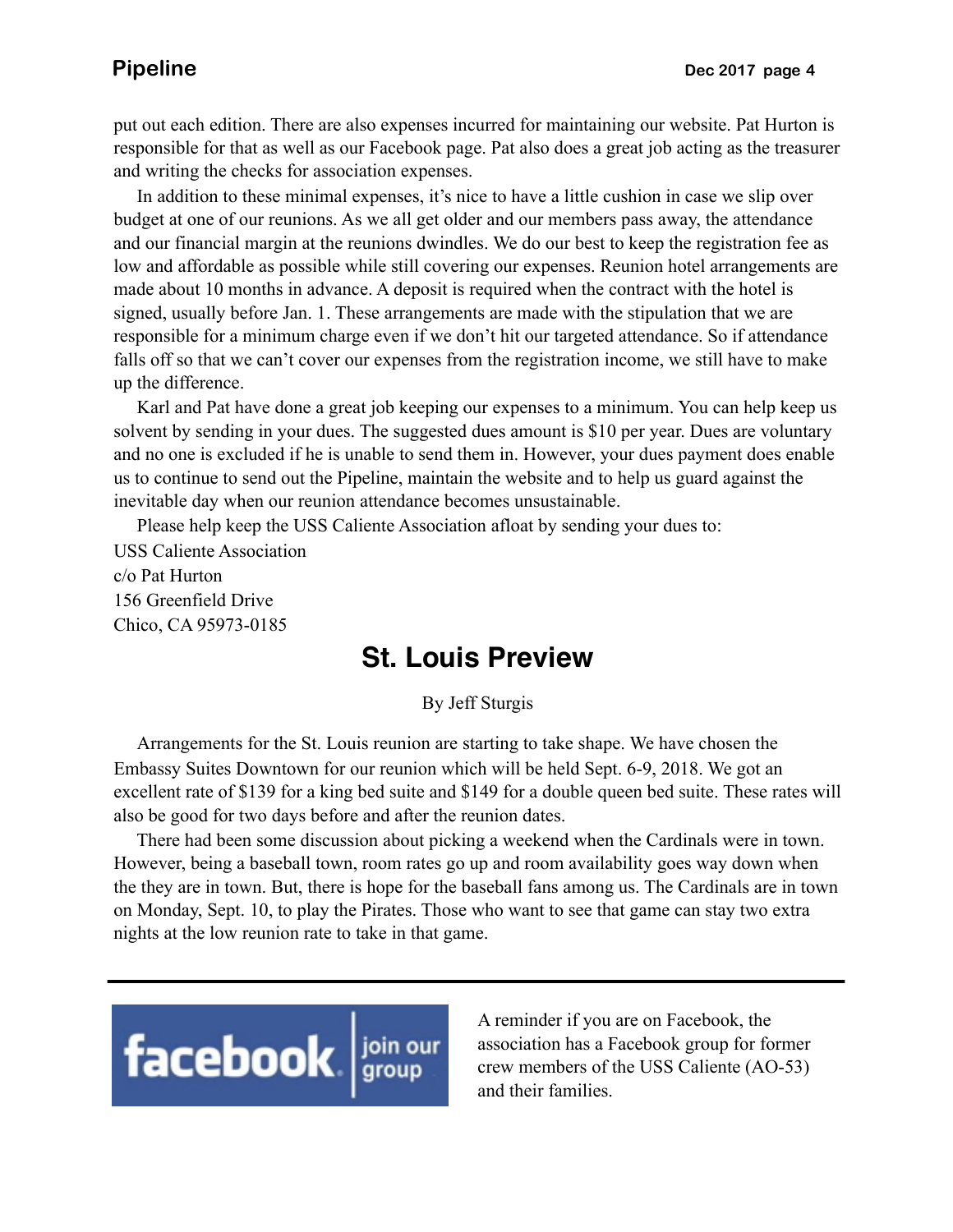The hotel includes a complimentary breakfast and complimentary happy hour in the room rate. Our reunion room will be on the same floor and near the breakfast setup, so we'll be able to get our breakfasts and bring them to our room where we will have beverage stations also set up. The hotel is downtown and is 14 miles from the airport. Rapid transit service is available for \$2.50, as is shuttle (\$17.00) and taxi (\$40) service. Valet parking will be available at a reunion discount of \$24 per day. There is also a public parking garage available across from the hotel. The hotel has created a web page for our reunion that has all the pertinent information and enable youth make your reservations. You can find it at: <http://embassysuites.hilton.com/en/es/>groups/ personalized/S/STLWAES-CAL-20180906/index.jhtml?WT.mc\_id=POG. [editor's note: be sure to include the entire underlined code in your browser query, my software refuses to include all of it in the hyperlink] You may also call toll-free 1-800-362-2779 (1-800-EMBASSY). If you do make reservations by phone, you must remember to mention that you are with the Caliente reunion. The deadline for reservations at the reunion rate is August 16, 2018 so make your reservations early.

 There are many things to do and to see in St. Louis. Many restaurants, several museums and waterfront attractions and parks are within walking distance of the hotel. Also, there is ample public transit to get you to attractions that are further away. As usual, we will be sponsoring a tour of the local attractions on the Friday of the reunion. Please see Pat Hurton's description of the tour, which follows. We had a great turnout in Portland and we are hoping for a similar turnout in St.Louis. As usual, if you have any questions please contact me by phone at 207-782-8323 or by email at [jandssturgis@roadrunner.com.](mailto:jandssturgis@roadrunner.com)

### **Friday's tour** By Pat Hurton

 Our St. Louis tour, starting at 9:00 AM, will cover the highlights of the city of St. Louis, including the Eugene Field House Museum, the Anheuser Busch Brewery and the Lafayette Park area that contains many old houses. Next we will head to Forest Park and drive by the Zoo, the Art Museum, the Muni Opera and the Science Center. We will stop at the Civil War Museum for a tour and then proceed to St. Charles. St Charles is the first state capitol of Missouri and the place where the Lewis and Clark expedition started. We will have lunch (no host on Main Street and then a tour of the original State Capital. After departing St. Charles we will head back to St. Louis stopping at the New Cathedral for a tour. The Cathedral contains some beautiful mosaic art covering the walls and ceiling. We will then return to the hotel, passing by the Fox Theater and Powell Symphony Hall arriving back at the hotel around 5:00 PM.

### **Taps**

 Bernard A. Buscher died 19 June 2017 at age 88 in Lakeland, FL. Bernie served on the Cal 1958-60 as a LTJG. He was born 23 Jan 1929 in Miami, FL Bernie enlisted in the Navy at age 17 and served for 23 years, retiring in 1969 as a LCDR. After a second career in property management, he and his family retired to Florida. Bernie is survived by his wife, Joan, sons Bernard (Robin) and Douglas (Megan) Buscher, daughter Karen Jones, five grandchildren and three great grandchildren. He is interned at Jacksonville (FL) National Cemetery.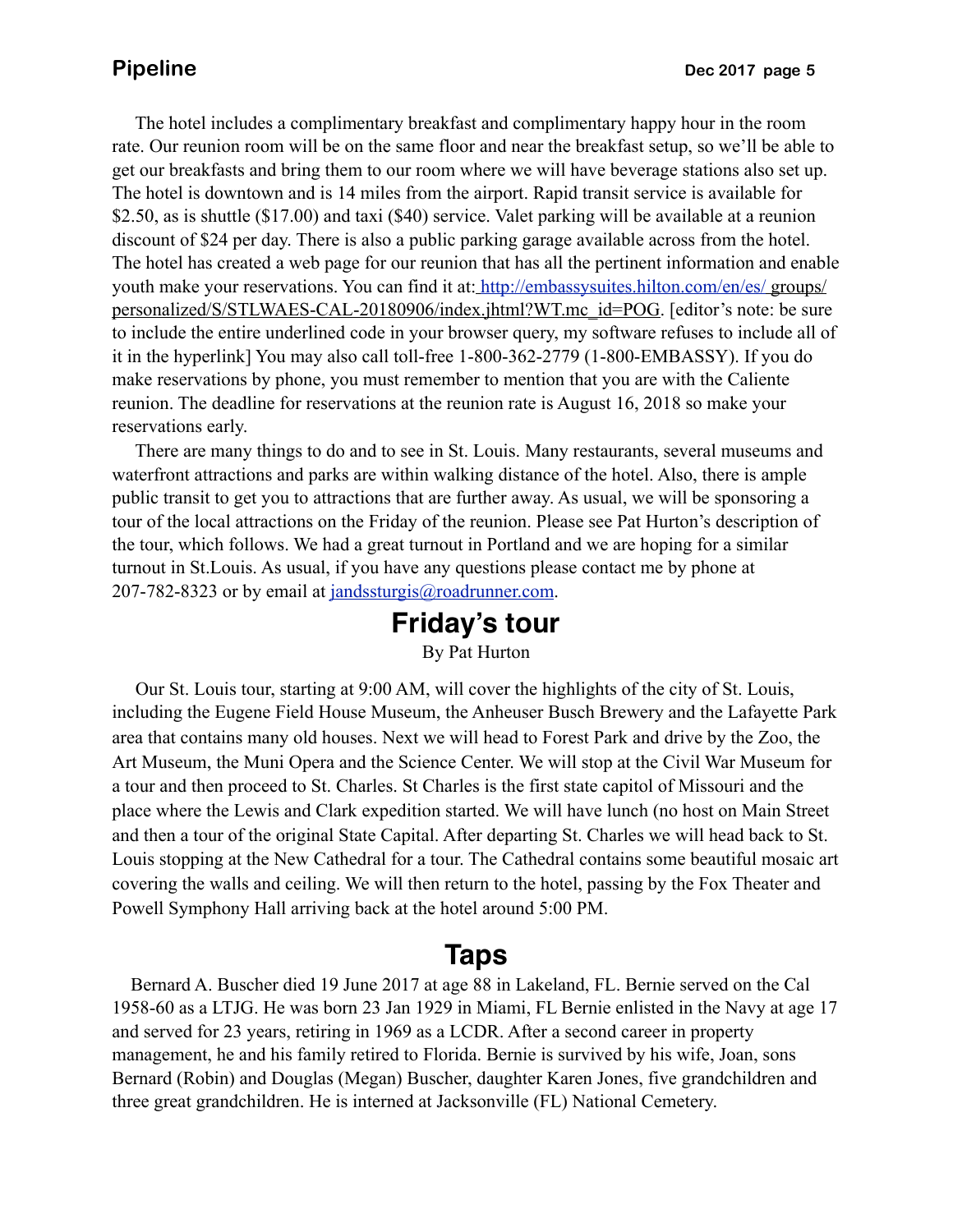# **Start with Navy Hymn Two Bell Ceremony**

History of the Navy Hymn The Navy Hymn was written in 1860 by William Whiting, an English writer and hymnist. It was written as a poem for a student who was about to sail for America. John Bacchus Dykes, an English clergyman and hymnist, set the poem to music in 1861. The Hymn became the Navy Hymn after it was played for devotional use and benedictions at the Naval Academy, in Annapolis MD, in 1879 by Lieutenant Commander Charles Jackson.



History of Bells in the Navy

 Bells have a centuries-long tradition of varied use in navies and merchant fleets of the world. They have been used for signaling, keeping time and providing alarm. Their functional and ceremonial uses have made them a symbol of considerable significance to the United States Navy.

 American ships of the Revolutionary War period and our early national years adopted many of the practices and traditions of the British Royal Navy, including the use of bells. In 1798, Paul Revere cast a bell weighing 242 pounds for the frigate Constitution, also known as today by its nickname "Old Ironsides".

 In days past, two bells (toll two bells here) marked the end of the routine day aboard ship. It also was time for tattoo (a signal on drum, bugle or trumpet for soldiers or sailors to return to their quarters) and soon, taps would sound throughout the ship. Certainly this is a most appropriate time to honor our departed sea service shipmates.

The Ceremony

A table is set containing;

- 1) A red rose to signify the blood our departed shipmates shed
- 2) A crystal glass of water to quench their thirst for freedom
- 3) Salt to remind us of the pain they feel lest we forget them
- 4) The china is bone white as is the purity of their hearts and sacrifices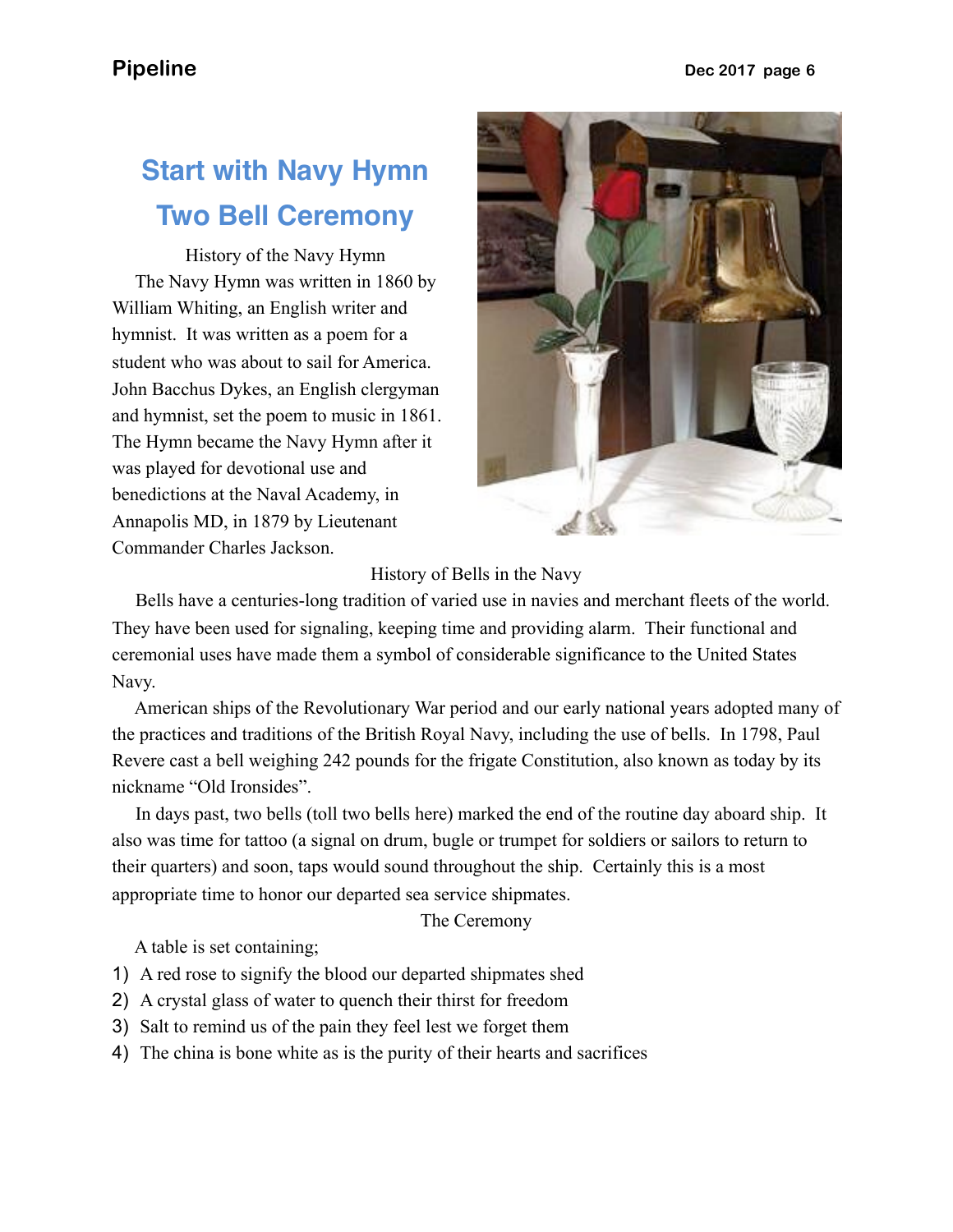These items are placed on a white linen table cloth that could be used as a clean bandage for their wounds. We take this time to remember them. The place we set for them, this evening, is a special place, as is the place we hold for them in our hearts, our minds and our Navy.

 This year has seen our Navy suffer two life taking mishaps. Seven sailors aboard the USS Fitzgerald (DDG-62) and ten sailors aboard the USS John S. McCain (DDG-56), lost their lives in these tragic mishaps. We pay tribute to our lost brethren. (two bells here)

 As all of us know our wives play a major part in our Navy life. We would like to honor those wives who passed away, or we learned about, in this past year.

1) Josephine Benziger wife of Joe Benziger who served on the Cal 1945-1946, Fay Payne wife of Ira Payne who served on the Cal from 1969-1970, Margaret E. Urling, wife of Red Urling who served on the Cal from 1955-1958, Ruth Ann Duncan Whittaker, wife of Robert J. Whittaker who served on the Cal in 1943 (two bells here)

And now we honor our shipmates who passed away, or we learned about, in the past year;

- 1) Walter J. Bigos Jr., Gunnersmate  $2<sup>nd</sup> Class (two balls here)$
- 2) James Fred Briggs, Jr., Radarman 3<sup>rd</sup> Class (1966-1967) (two bells here
- 3) Robert E. Buckingham, Watertender, 1949 (two bells here)
- 4) Bernard A.Buscher, LtJg, (1958-1960) (two bells here)
- 5) Cesidio "Joe" Coia, Culinary Specialist 3rd Class, 1951-1952 (two bells here)
- 6) Walter J. Deprater, Storekeeper 3rd Class, 1955-1956 (two bells here)
- 7) Verlon E. Dolihite, Electricians Mate 3rd Class, 1970-1972 (two bells here)
- 8) Edward G. Everett, Boatswains Mate Chief, 1967-1968 (two bells here)
- 9) Kenneth D. Fronk, Fireman, 1969-1970 (two bells here)
- 10)William F. Hatzel, Culinary Specialist 2nd Class, 1965-1968, (two bells here)
- 11)Thomas R. Hightower, Radioman 3rd Class, 1945-1946 (two bells here)
- 12) Fred R. Lanker, Seaman, 1953-1955 (two bells here)
- 13) Larry G. Lottman, Boatswains Mate 3rd Class, 1966-1967 (two bells here)
- 14) Larry L. McClintick, Electricians Mate Chief, 1962-1964 (two bells here)
- 15) Donald D. Moyer, LtJg, 1951-1953 (two bells here)
- 16) Raymond A. Nutter, Seaman, 1960-1962 (two bells here)
- 17) Gordon Lyle Peterson, Electricians Mate 2nd Class, 1968-1972 (two bells here)
- 18) Lon Ryan Smith, Seaman, 1954-1955 (two bells here)
- 19) Thomas V. Strain, Fireman, 1950-1952 (two bells here)
- 20) Paul M. Tague, Seaman, 1959-1960 (two bells here)
- 21) Donald R. Tobie, Electronics Technician 2nd Class, 1964-1965 (two bells here)
- 22) John M. Treiber, Seaman, 1959-1962 (two bells here)
- 23) Roger Clay Weast, Fireman, 1968-1970 (two bells here)
- 24) Earnest L. "Red" White, Coxsman, 1945-1946 (two bells here)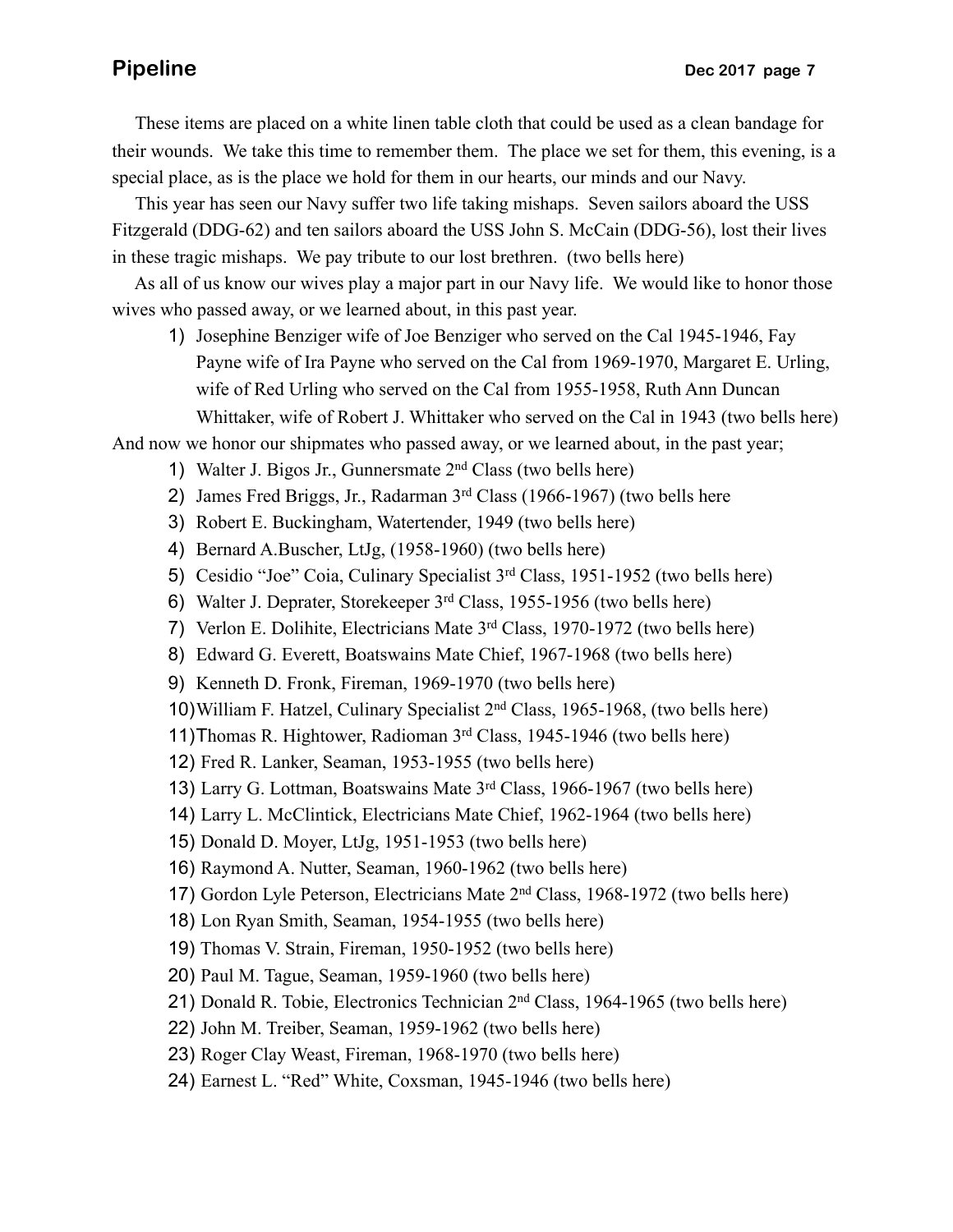25) And lastly to all our other shipmates and wives who passed away this last year and are unknown to us (two bells here)

"Would you please bow your heads"

- 1) "The toll of the ship's bell reminds us of the reverence we owe to our departed shipmates, (two bells here)
- 2) To those who guard the honor of our country…..upon the sea…in the air… and on foreign soil, (two bells here)
- 3) Let it be a reminder of the faith they confide in us, (tow bells here)
- 4) Let us who gather here not forget our obligations to our absent shipmates and wives, (two bells here)
- 5) Let us offer a silent a silent prayer for our departed. This moment of reverence we dedicate to the memory of our shipmates and their wives who have gone before us" (two bells here) Bugler plays taps slowly after the ringing of the bells.

 The table is now removed from the floor signifying that our shipmates are not present with us for this meal.



# Breakfast

A partial view of the crowd gathered for breakfast and conversation at 2017 Reunion.

Photographs: The following individuals contributed pictures to the Pipeline coverage of the Reunion in Portland: Charleen and Pat Hurton, Chris Mueller, Pat and Karl Seitz and Susan Sturgis.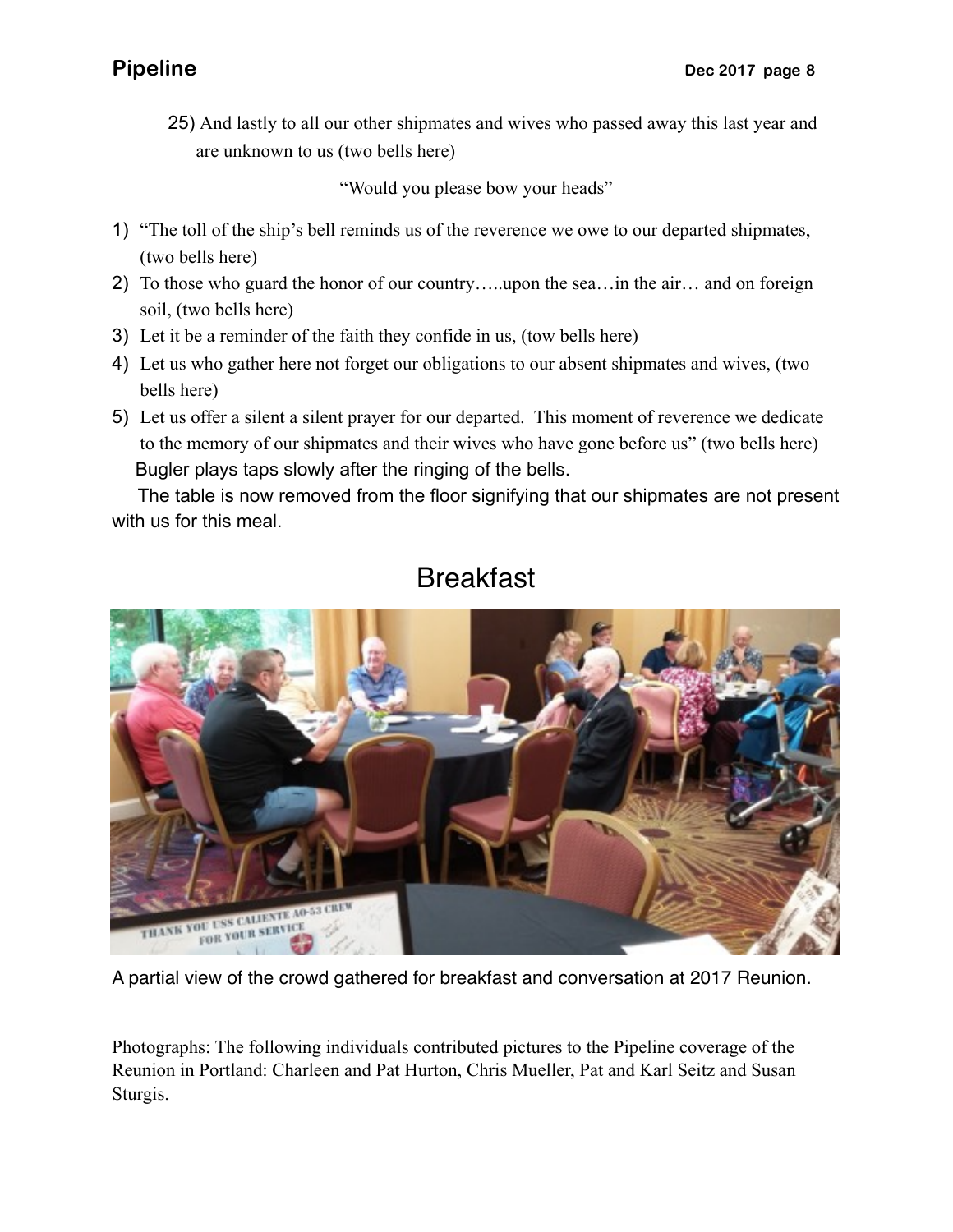## **Our tour**







Pat Seitz.

Barbara and Chris Mueller at International Rose Test Garden in Portland, OR.



Mike Copeland completes his inspection of antique logging railroad gear at Camp 18 Logging Museum and Restaurant in Elsie, OR.

### **Reunion Attendees**

Wes All, Pendleton, WA; Larry and Ida Baker, Rancho Palos Verde, CA; Thomas and Marian Butler, Riverside, CA; John and Zelda Coleman, Jena, LA; John and Diane Creedon, Larchmont, NY, with granddaughter Kristin Kvernlund and friend Lauren Ogden; Tom Crouch, Tuscon, AZ; Fred Doke, Falls City, OR; Herb Dorsey, Bethesda, MD; Gene Fujimoto and Marie Muligan, Middletown, RI; Dillard and Judy Givens, Sebastian, FL; Pat and Charleen Hurton, Chico, CA; Ernie and Gloria Lozano, Yorba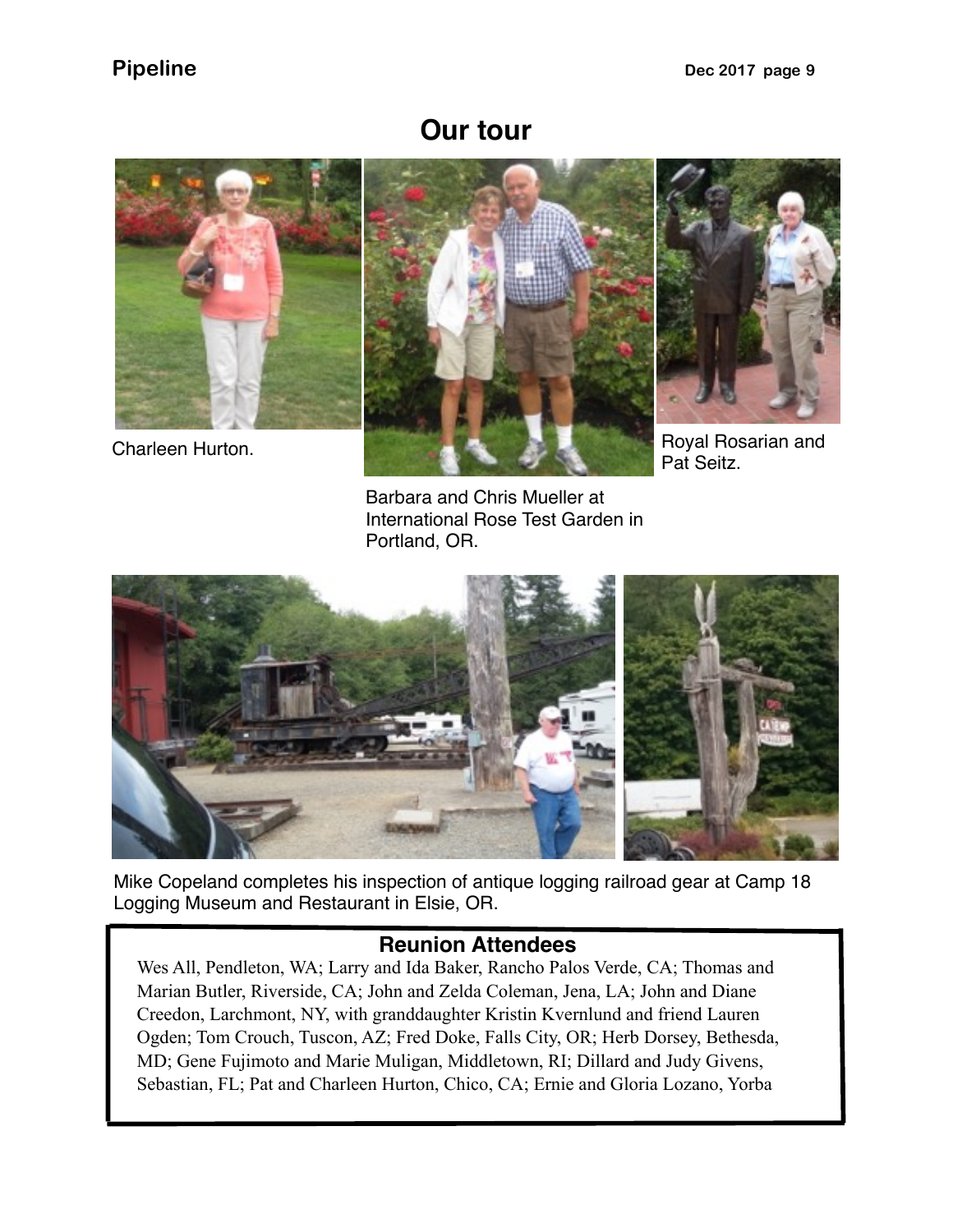Linda, CA; Dave and Martha Ludemann, Millington, TN; Dan and Marie Martinez, San Leandro, CA, with niece Brenda Sisson; Shirley McGuiness, Poway, CA, with son David and grandson Garrett; Chris and Barbara Mueller, Redondo Beach, CA; Jim and June Niquette, Port Ludlow, WA; Ira Payne, Orangevale, CA, with daughter Gina Cox; Greg Perett, Arlington, VA; Tom and Jean Rawlinson, Indianapolis, IN; Shelby and Mary Sanders, Carthage, MS; Skip and Barbara Schembari, La Cañada, CA; Michael and Jeanette Schwartz, Boerne, TX; Karl and Pat Seitz, Birmingham, AL; Steve and Linda Selzer, Edingurgh, IN; Jeff and Susan Sturgis, Minot, ME; Red Urling, Mt. Vernon, WA; Phillip Zimmerman, Mt. Vernon, WA, with daughter Amanda and son William.





 Tour attendees gather outside the visitors center at Fort Clatsop National Memorial in western Oregon near the Pacific Coast. Fort Clatsop was the winter headquarters of the Lewis and Clark expedition in 1805-1806 before it set off on its return trip and a report to President Thomas Jefferson.

 The memorial includes a replica of the relatively small fortified structure that the expedition constructed to protect itself against weather and possibly unfriendly Native Americans in the area.

 After this stop our tour headed back to Portland,, stopping in Astoria, and then following the Columbia River valley.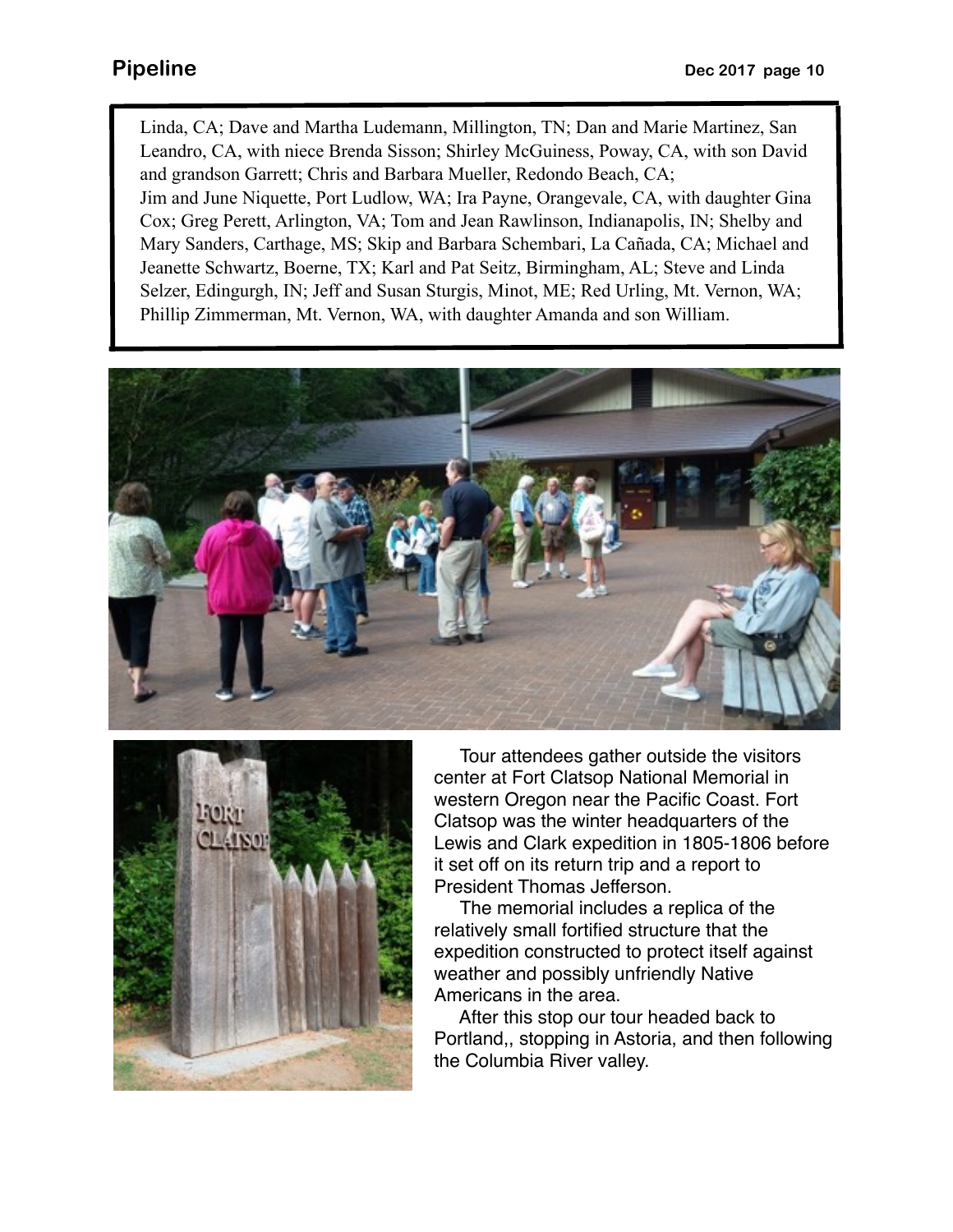# **At the hotel, more breakfasts, meeting, banquet**





Skip Schembari

Charleen Hurton, Jean Rawlinson, Mary Sanders, Gina Cox and Judy Givens.



Gina Cox with father Ira Payne.



Dave and Martha Ludemann.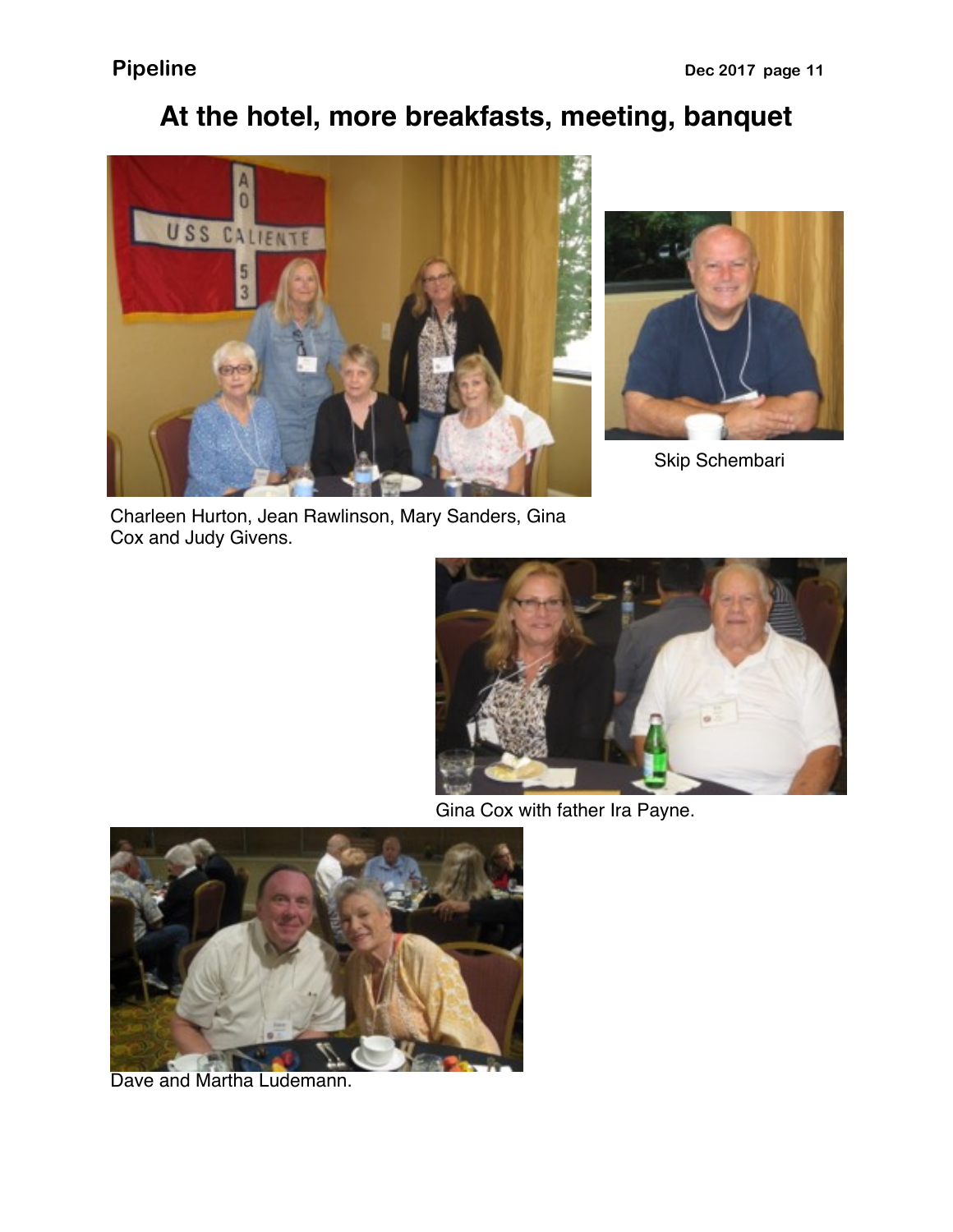

Shirley McGuiness,, widow of Cal skipper Don McGuiness, is flanked by Gene Fujimoto, Herb Dorsey, Jeff Sturgis and Greg Perett.



Wes All and Tom Crouch.



John and Diane Creedon.





Red Urling. **All Accords** Figure 1. Judy Givens with June and Jim Niquette.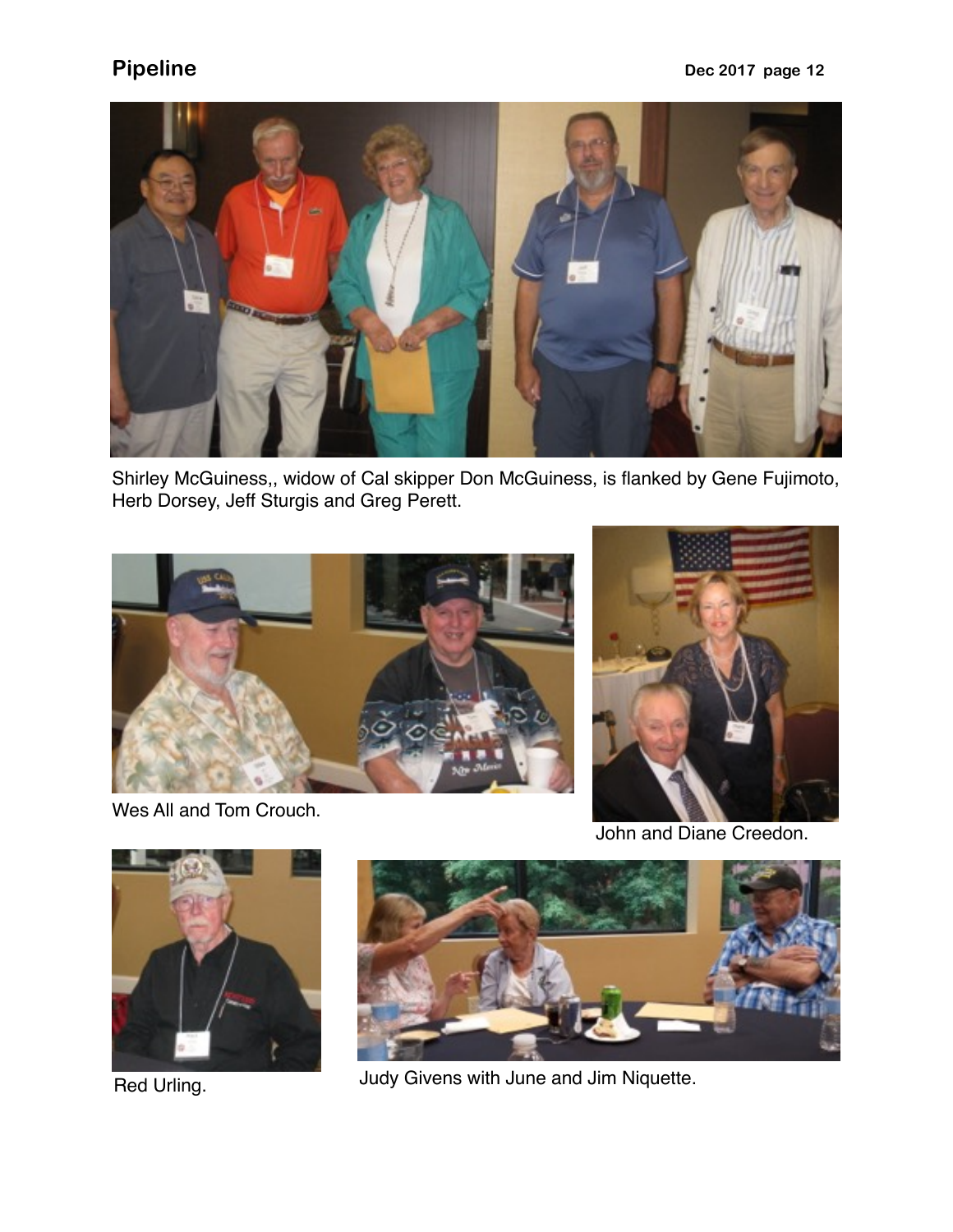



Amanda Zimmerman.

Marie Martinez and Brenda Sisson.



John and Zelda Coleman.



John Creedon departing.